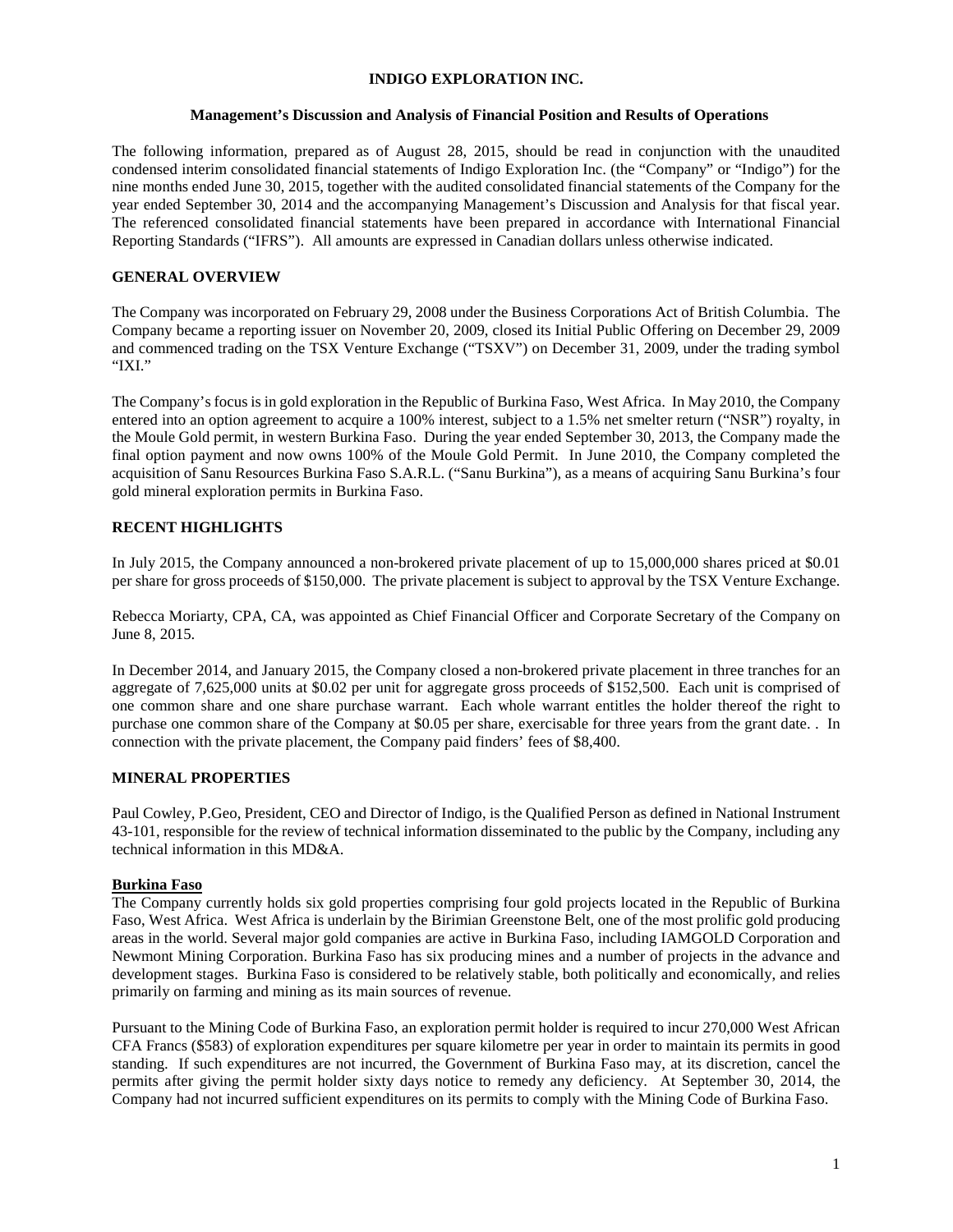During the nine months ended June 30, 2015, the Kodyel permit expired however the Company has submitted the documentation required to extend the permit. On October 30, 2014, civil unrest broke out in Burkina Faso. A transitional government has been established and will remain in place until the next election in 2015. As a result, the Company has not received the renewed permit from the new government. The operations of the Company require licenses and permits from various governmental authorities. The Company believes it presently holds all necessary licenses and permits to carry on the activities which it is currently conducting, and that it is presently complying in all material respects with the terms of such licenses and permits. There can be no guarantee, however, that the Company will be able to obtain and maintain, at all times, all necessary licenses and permits required to continue the proposed exploration or to develop its properties into commercial production and to operate mining facilities thereon. The Company believes its Burkina Faso permits are in good standing.

## *Kodyel Exploration Permit*

The 100% owned, 191 square kilometres Kodyel permit lies close to the Niger border approximately 300km east of Ouagadougou. Access is by paved road as far as Fada N'gourma about 200 km east of Ouagadougou and thence by laterite roads. The Kodyel permit covers an extension of the Fada N'Gourma greenstone belt that extends into Niger. The Kodyel permit is traversed by a regional northeast-trending fault that stretches from Ghana to Niger and separates the mafic and felsic volcanics and metasedimentary rocks of the Fada belt from the migmatites and granites to the northwest. There are several active artisanal workings within the permit, including: Hantekoura (CFA) and Kodyel 1. The extensive Tangounga and Songonduari artisanal workings currently lie off the permit but are part of the same structure, continuing towards and into Niger.

Until early 2012 the Company had been unable to access the Kodyel permit due to a border dispute between Burkina Faso and Niger. The temporary suspension on the Kodyel permit was lifted and the Company commenced exploration on the renewed Kodyel permit. The renewed permit had reduced from 238 square kilometres to 191 square kilometres to exclude a 2 kilometre wide strip adjacent to the Niger border. The permit retained a right of first refusal to include this excluded area (which hosts the Tangounga artisanal mining site) after the World Court finalizes the border location.

On April 16, 2013, the World Court handed down their decision on the position of the Burkina Faso – Niger border in the vicinity of the Kodyel permit. According to maps provided by the World Court, the new border is approximately 6 kilometres northeast of the previous border position in the vicinity of the Kodyel permit. The Company is making efforts to extend the term of the original Kodyel permit which would incorporate the Tangounga artisanal workings. The Company is uncertain as to when the permit will be extended and when the excluded area will be returned to the Company.

#### *Moule Option*

On May 5, 2010, the Company entered into an option agreement to acquire a 100% interest, subject to a 1.5% net smelter return ("NSR") royalty, in the Moule Gold Permit, in western Burkina Faso. The final payment was wired to Burkina Faso on April 24, 2013. The Company now holds a 100% interest in the Moule Gold Permit which is valid until April 20, 2017. The Company paid an aggregate of US\$400,000 and issued 300,000 common shares at the fair value of \$15,000 to acquire the Moule Gold Permit. The Company has the right to purchase the entire 1.5% NSR royalty for US\$1,800,000.

The Moule Gold Permit covers 249 square kilometres of prospective Birimian greenstone geology. Exploration prior to acquisition by Indigo consisted of property wide mapping, soil geochemistry, quartz veining and quartz float sampling and ground geophysics. These surveys located a number of gold targets, including: Zelingpe 1, Zelingpe 2, Vein 2 and Vein 3.

The Company completed initial RC drill programs on Zelingpe 1, Zelingpe 2 and Vein 3; and followed up with a diamond drill program at Vein 2 and Vein 3. These were the first drill programs ever completed at Moule.

Results of the drill programs have been reported by press release and in prior MD&A's. Drill plans and selected sections from the Moule diamond drill program can be found on the Company's website at [www.indigoexploration.com.](http://www.indigoexploration.com/)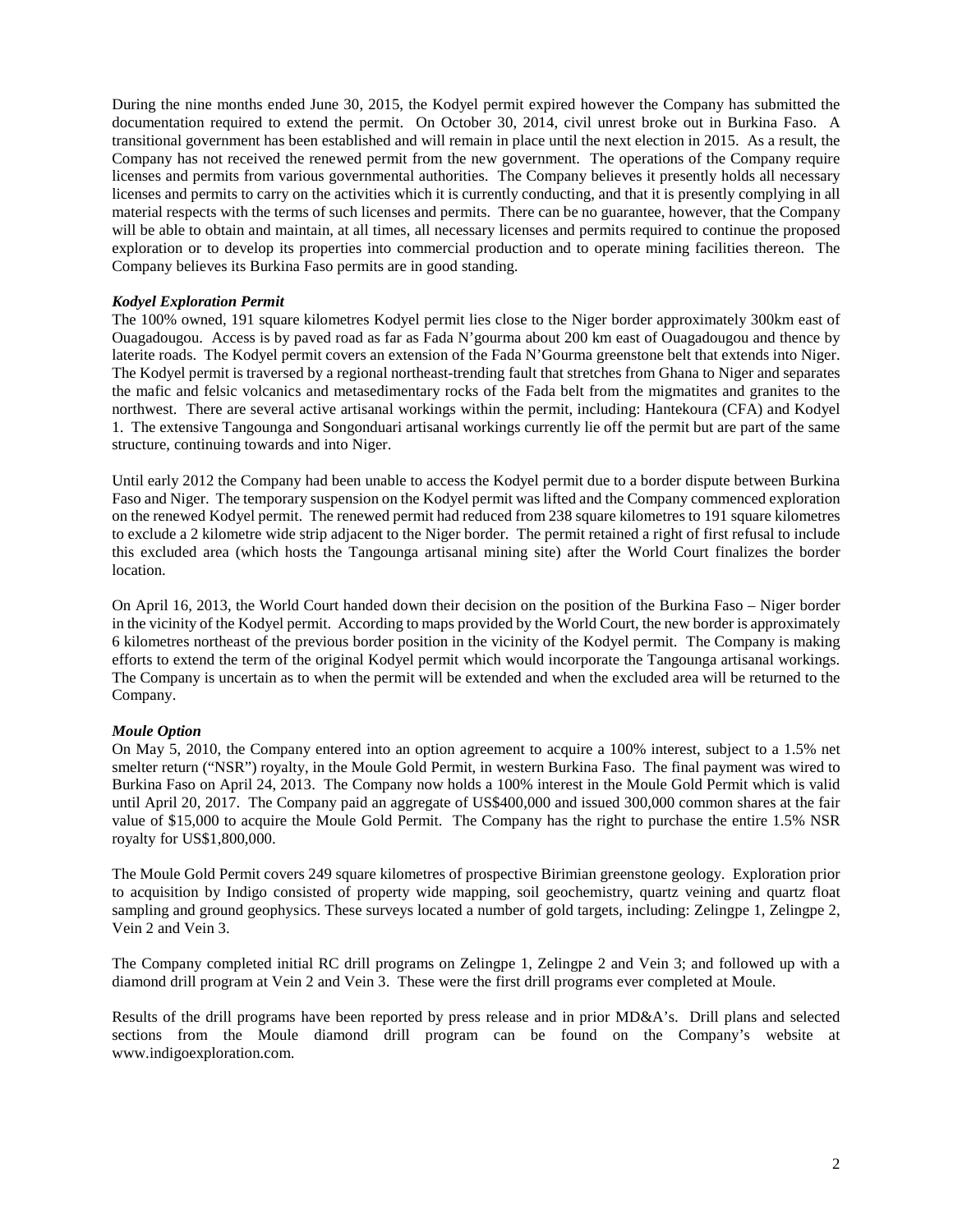## *Lati Exploration Permit*

The 100% owned, 246 square kilometre Lati Permit covers a major north-south shear zone in the Boromo greenstone belt. Lati is the site of expanding artisanal activity with at least three known active artisanal mining areas over the 8 kilometre long Prospect 1. The Lati permit is about 150 km by road west of Ouagadougou. Lati was previously explored by the United Nations Development Program ("UNDP") and the Burkina Faso Office of Mines and Geology ("BUMIGEB") for volcanic-hosted massive sulfides ("VHMS") similar to the Perkoa zinc deposit, as well as by Carlin Resources and Incanore Resources for gold.

Results of a RC drill program on Lati have been reported by press releases and in prior MD&A's. Drill plans and selected sections from the Lati RC drill program can be found on the Company's website at [www.indigoexploration.com.](http://www.indigoexploration.com/)

## *Tordo Exploration Permit*

The 100% owned, 143 square kilometre Tordo permit lies about 150km east of Ouagadougou. The permit covers a portion of the Fada N'gourma greenstone belt which consists of meta-tuff, meta-sediment and mafic metavolcanic rocks and has never been previously explored until recently by Sanu Burkina.

The Company plans a trenching at Tordo in advance of a preliminary drilling program.

## *Loto Exploration Permit*

The 100% owned, 93 square kilometre Loto exploration permit is located in the Boromo greenstone belt, contiguous to the Moule Exploration Permit, and forms part of the Moule project. The Loto permit lies near the town of Diebougou, approximately 270 km by road from Ouagadougou of which 250 km is paved. The area is intensely farmed and it has taken time to establish a working relationship with the local community.

# **QUARTERLY INFORMATION**

The following is selected financial data from the Company's unaudited quarterly financial statements for the last eight quarters ending with the most recently completed quarter, being the three months ended June 30, 2015.

|                           | For the quarter ended (\$) |               |               |               |
|---------------------------|----------------------------|---------------|---------------|---------------|
|                           | Jun. 31, 2015              | Mar. 31, 2015 | Dec. 31, 2014 | Sep. 30, 2014 |
| Total revenues            | ۰.                         |               | -             |               |
| Loss                      | (25, 349)                  | (41,091)      | (25,064)      | (2,171,278)   |
| Loss per share (basic and |                            |               |               |               |
| diluted) $(1)$            | (0.00)                     | (0.00)        | (0.00)        | (0.05)        |
| Total assets              | 832,504                    | 846,676       | 879,709       | 783,228       |

|                           | For the quarter ended $(\$)$ |               |               |               |
|---------------------------|------------------------------|---------------|---------------|---------------|
|                           | Jun. 30, 2014                | Mar. 31, 2014 | Dec. 31, 2013 | Sep. 30, 2013 |
| Total revenues            | $\overline{\phantom{0}}$     |               |               |               |
| Loss                      | (37, 158)                    | (53, 555)     | (40, 187)     | (1, 114, 983) |
| Loss per share (basic and |                              |               |               |               |
| diluted) $(1)$            | (0.00)                       | (0.00)        | (0.00)        | (0.03)        |
| Total assets              | 2,921,084                    | 2,958,250     | 3,022,534     | 2,818,705     |

(1) The basic and diluted calculations result in the same values.

The loss in the quarters ended September 30, 2014 and 2013 increased due to write-downs of mineral properties of \$2,121,835 and \$1,044,360, respectively.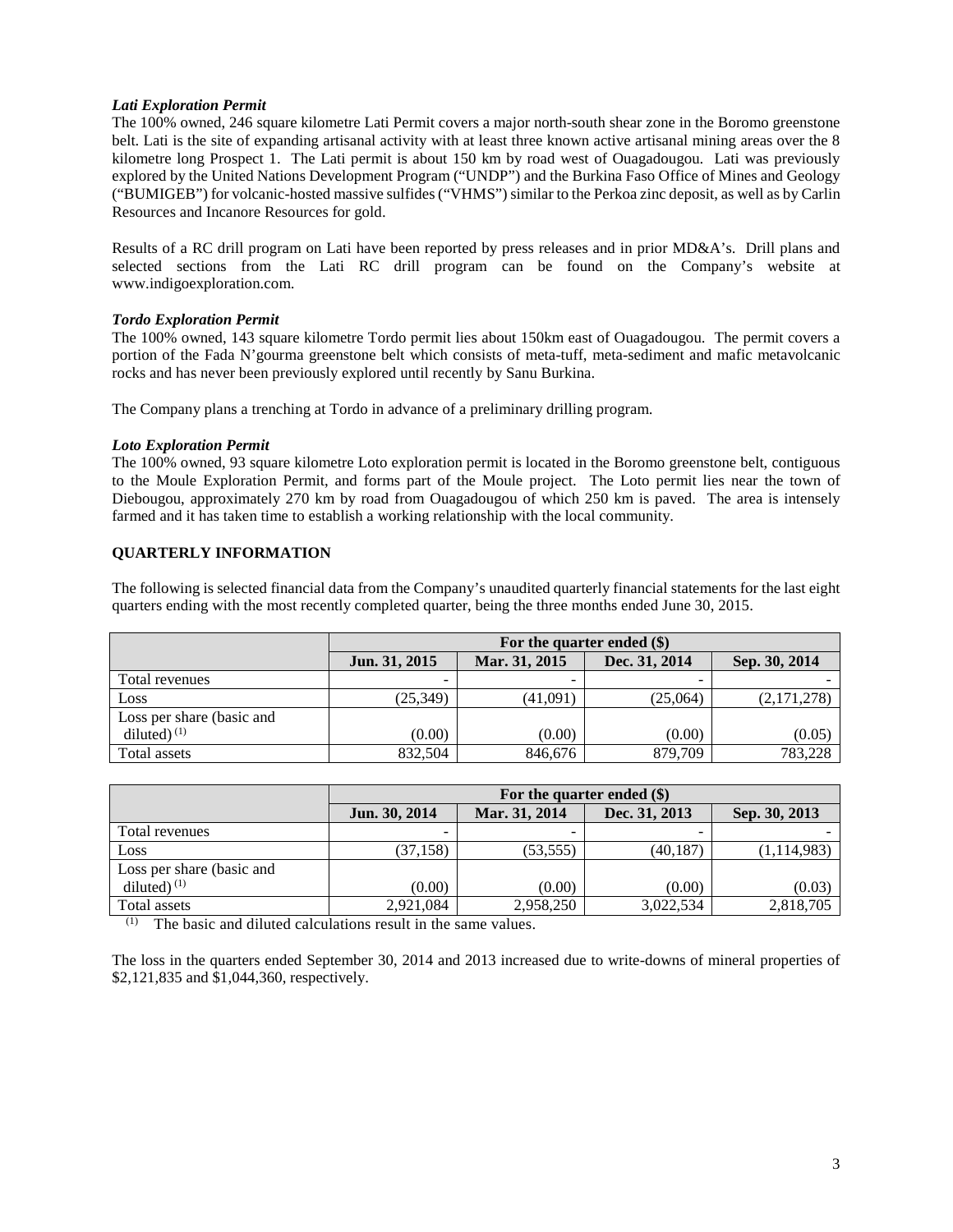## **RESULTS OF OPERATIONS**

#### *Three months ended June 30, 2015*

The Company recorded a loss of \$25,349 (\$0.00 per share) for the three months ended June 30, 2015 as compared to a loss of \$37,158 (\$0.00 per share) for the three months ended June 30, 2014.

Significant general and administration expenses include:

Filing fees of \$2,877 (2014 - \$998). Filing fees includes fees incurred to maintain the Company's stock exchange listing as well as transfer agent fees. The increase is due to the Company's AGM being held.

Office and miscellaneous of \$8,030 (2014 - \$12,612). Office expenses, including those related to Sanu Burkina, decreased in the period due to a reduction in business activity.

#### *Nine months ended June 30, 2015*

The Company recorded a loss of \$91,504 (\$0.00 per share) for the nine months ended June 30, 2015 as compared to a loss of \$130,900 (\$0.00 per share) for the nine months ended June 30, 2014.

Significant general and administrative expenses include:

Accounting and audit fees of \$25,779 (2014 - \$37,950). Accounting and audit fees decreased in the period due to a reduction in business activity.

Management and administration fees of \$17,551 (2014 - \$21,364). Management fees include charges from the CEO and decreased in the period due to a reduction in business activity.

Office and miscellaneous expenses of \$23,880 (2014 - \$41,765). Office expenses, including those related to Sanu Burkina, decreased in the period due to a reduction in business activity.

# **FINANCING ACTIVITIES AND CAPITAL EXPENDITURES**

#### *Financing Activities*

During the nine months ended June 30, 2015, the Company completed three tranches of a non-brokered private placement as follows:

- (i) On December 17, 2014, the Company closed the first tranche of 5,125,000 units at \$0.02 per unit for gross proceeds of \$102,500. Each unit is comprised of one common share and one share purchase warrant. Each whole warrant entitles the holder thereof the right to purchase one common share of the Company at \$0.05 per share, exercisable up to December 17, 2017. A value of \$5,125 has been attributed to the warrants.
- (ii) On December 24, 2014, the Company closed the second tranche of 1,000,000 units at \$0.02 per unit for gross proceeds of \$20,000. Each unit is comprised of one common share and one share purchase warrant. Each whole warrant entitles the holder thereof the right to purchase one common share of the Company at \$0.05 per share, exercisable up to December 24, 2017. A value of \$1,000 has been attributed to the warrants.
- (iii) On January 21, 2015, the Company closed a third tranche of the above referenced private placement for 1,500,000 units at \$0.02 per unit for gross proceeds of \$30,000. Each unit is comprised of one common share and one share purchase warrant. Each whole warrant entitles the holder thereof the right to purchase one common share of the Company at \$0.05 per share, exercisable up to January 21, 2018. A value of \$1,500 has been attributed to the warrants.

In connection with the three tranches, the Company paid finders' fees of \$8,400 and incurred additional cash issue costs of \$2,233.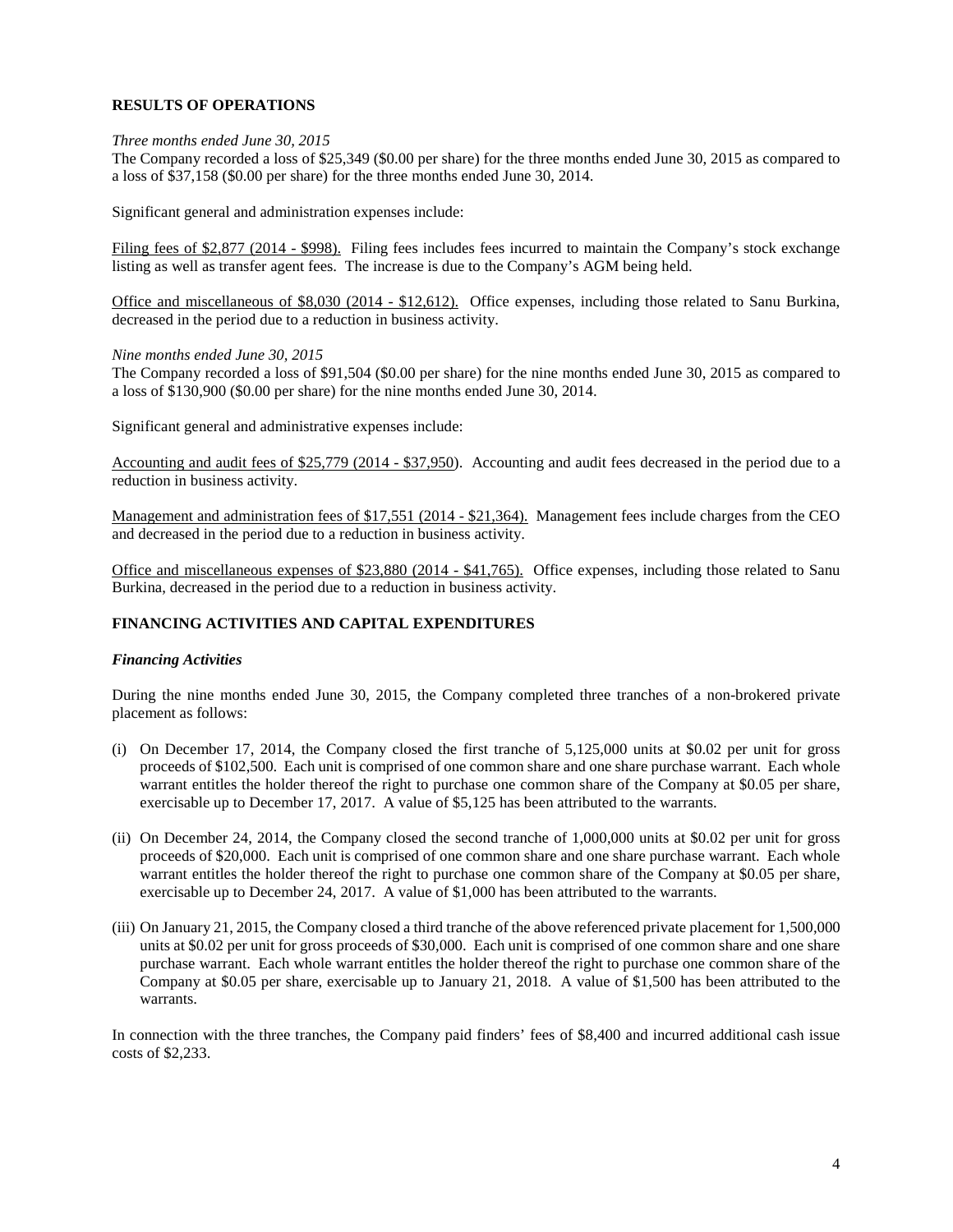During the nine months ended June 30, 2014, the Company completed the following financing:

(i) On November 4, 2013, the Company closed a non-brokered private placement of 4,900,000 units at \$0.05 per unit for gross proceeds of \$245,000. Each unit is comprised of one common share and one share purchase warrant. Each whole warrant entitles the holder thereof the right to purchase one common share of the Company at \$0.12 per share, exercisable up to November 4, 2016. A value of \$98,000 has been attributed to the warrants.

In connection with the private placement, the Company incurred cash issue costs of \$1,975.

## *Capital Expenditures*

The capital expenditures of the Company during the nine months ended June 30, 2015 included deferred mineral property expenditures of \$81,691 (2014 - \$138,559) on the Company's Burkina Faso projects. Refer to schedule 1 in the condensed consolidated financial statements for the three and nine months ended June 30, 2015.

## **LIQUIDITY AND CAPITAL RESOURCES**

The Company's operations consumed \$89,697 of cash (before working capital items) for the nine months ended June 30, 2015 (2014 - \$119,258) with an additional \$81,691 (2014 - \$127,409) used on mineral property deferred exploration expenditures. The cash requirement was fulfilled from cash on hand at the beginning of the period and from the proceeds from a private placement.

The Company's aggregate operating, investing and financing activities during the nine months ended June 30, 2015 resulted in a net decrease in its cash balance from \$47,036 at September 30, 2014 to \$21,005 at June 30, 2015. The Company's working capital was \$34,512 at June 30, 2015 (September 30, 2014 – deficit of \$12,140). The Company has no long term debt.

The Company has no further payments to make to acquire any of its Burkina Faso mineral properties. The Company has minimum exploration commitments in Burkina Faso in order to keep its properties in good standing. Aside from the minimum exploration commitments in Burkina Faso, the Company does not have any commitment for material capital expenditures over the near term or long term and none are presently contemplated in excess of normal operating requirements.

The Company has not as yet put into commercial production any of its mineral properties and as such has no operating revenues or cash flows. Accordingly, the Company is dependent on the equity markets as its sole source of operating working capital, and the Company's capital resources are largely determined by the strength of the junior resource capital markets and by the status of the Company's projects in relation to these markets, and its ability to compete for investor support of its projects. There can be no assurance that financing, whether debt or equity, will always be available to the Company in the amount required at any particular time or for any particular period or, if available, that it can be obtained on terms satisfactory to it.

## **TRANSACTIONS WITH RELATED PARTIES**

During the three and nine months ended June 30, 2015 and 2014, the Company incurred the following expenditures charged by directors and officers of the Company and by companies controlled by directors and officers of the Company:

|                                                                                             |        | Three months ended June 30 Nine months ended June 30 |        |        |  |
|---------------------------------------------------------------------------------------------|--------|------------------------------------------------------|--------|--------|--|
|                                                                                             | 2015   | 2014                                                 | 2015   | 2014   |  |
|                                                                                             |        |                                                      |        |        |  |
|                                                                                             |        |                                                      |        |        |  |
| Accounting fees $(1)$                                                                       | 4,379  | 4.180                                                | 15.660 | 15.961 |  |
| Management and administration fees $(2)$                                                    | 5.850  | 5.850                                                | 17.550 | 20,800 |  |
|                                                                                             |        |                                                      |        |        |  |
|                                                                                             | 10.229 | 10.030                                               | 33.210 | 36,761 |  |
| (1)<br>Includes fees billed by a company owned by the Chief Einancial Officer, Rob McMorran |        |                                                      |        |        |  |

Includes fees billed by a company owned by the Chief Financial Officer, Rob McMorran.

 $(2)$  Includes fees billed by a company owned by the Chief Executive Officer, Paul Cowley.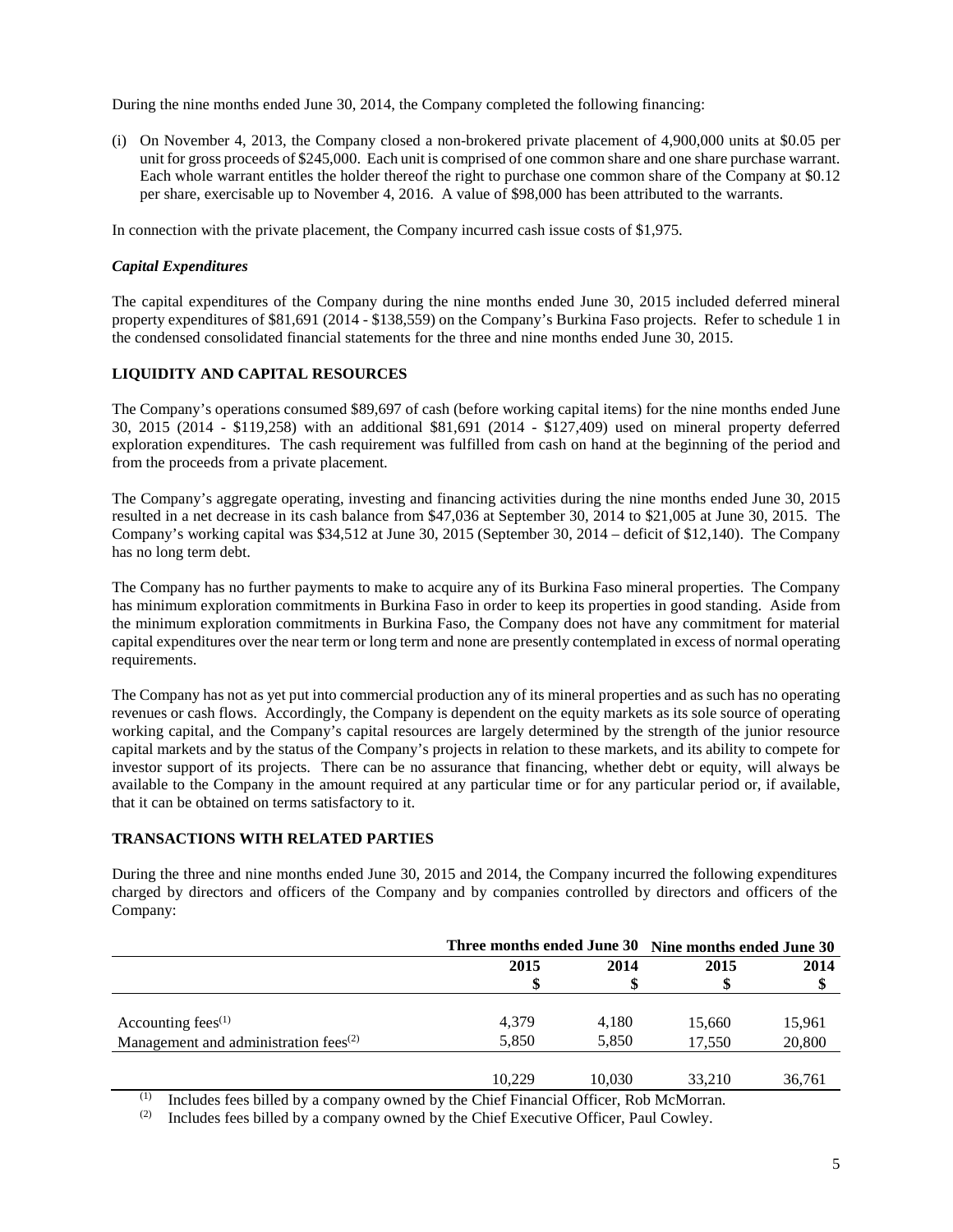As at June 30, 2015, accounts payable and accrued liabilities includes an amount of \$57,851 (September 30, 2014 - \$35,211) due to companies controlled by directors and officers of the Company. These amounts are unsecured, noninterest bearing and due on demand.

Compensation paid or payable to the Chief Executive Officer and the directors of the Company for services during the three and nine months ended June 30, 2015 and 2014 is identical to the table above.

## **FINANCIAL INSTRUMENTS**

## Classification of Financial Instruments

The Company's financial instruments consist of cash and cash equivalents, other receivables, and accounts payable and accrued liabilities. Cash and cash equivalents and other receivables are designated as loans and receivables, which are measured at amortized cost. Accounts payable and accrued liabilities are designated as other financial liabilities, which are measured at amortized cost.

As at June 30, 2015, the Company believes that the carrying values of cash and cash equivalents, other receivables, and accounts payable and accrued liabilities approximate their fair values because of their nature and relatively short maturity dates or durations.

There has been no change in risks associated with financial assets and liabilities other than discussed below.

## Foreign Exchange Risk

A portion of the Company's financial assets and liabilities is denominated in West African CFA francs ("CFA") giving rise to risks from changes in the foreign exchange rate. The Company is exposed to currency exchange rate risk to the extent of its activities in the Burkina Faso. The Company's currency risk is presently limited to \$1,432 of net exposure denominated in CFAs. Based on this exposure as at June 30, 2015, a 5% change in the exchange rate would not give rise to a material change in loss. The Company does not use derivative financial instruments to reduce its foreign exchange exposure.

# **OUTSTANDING SHARE DATA**

- a) Issued and outstanding: 55,585,982 common shares as at August 28, 2015.
- b) Outstanding warrants and options as at August 28, 2015:

| <b>Type of Security</b> | <b>Number</b> | <b>Exercise Price</b> | <b>Expiry Date</b> |
|-------------------------|---------------|-----------------------|--------------------|
| Share purchase warrants | 4,900,000     | \$0.12                | November 4, 2016   |
| Share purchase warrants | 5,125,000     | \$0.05                | December 17, 2017  |
| Share purchase warrants | 1,000,000     | \$0.05                | December 24, 2017  |
| Share purchase warrants | 1.500.000     | \$0.05                | January 21, 2018   |
| Stock options           | 515,000       | \$0.30                | November 3, 2016   |

## **DISCLOSURE CONTROLS AND PROCEDURES**

Disclosure controls and procedures are intended to provide reasonable assurance that information required to be disclosed is recorded, processed, summarized, and reported within the time periods specified by securities regulations and that the information required to be disclosed is accumulated and communicated to management. Internal controls over financial reporting are intended to provide reasonable assurance regarding the reliability of financial reporting and the preparation of financial statements for external purposes in accordance with IFRS.

In connection with National Instrument 52-109 (Certificate of Disclosure in Issuer's Annual and Interim Filings) ("NI 52-109"), the Chief Executive Officer and Chief Financial Officer of the Company have filed a Venture Issuer Basic Certificate with respect to the financial information contained in the consolidated financial statements for the nine months ended June 30, 2015 and this accompanying MD&A (together, the "Interim Filings").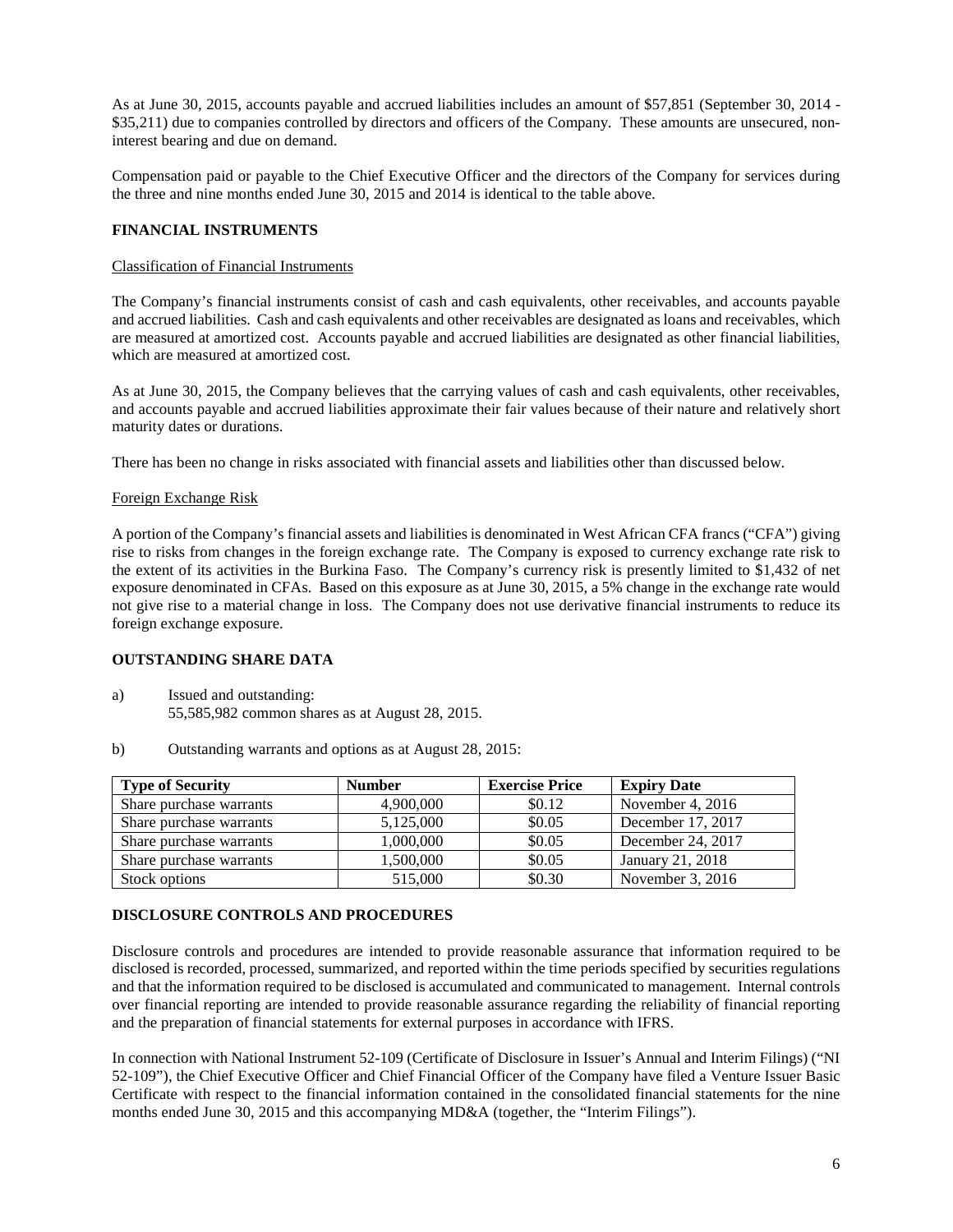In contrast to the full certificate under NI 52-109, the Venture Issuer Basic Certificate does not include representations relating to the establishment and maintenance of disclosure controls and procedures and internal control over financial reporting, as defined in NI 52-109. For further information the reader should refer to the Venture Issuer Basic Certificates filed by the Company with the Interim Filings on SEDAR at www.sedar.com.

## **FORWARD-LOOKING STATEMENTS**

Forward-looking statements look into the future and provide an opinion as to the effect of certain events and trends on the business. Forward-looking statements may include words such as "plans", "intends", "anticipates", "should", "estimates", "expects", "believes", "indicates", "suggests" and similar expressions.

This Management's Discussion and Analysis ("MD&A") and in particular the "Outlook" section, contains forwardlooking statements, including, without limitation, statements about the mineral properties and financing activities. These forward-looking statements are based on current expectations and various estimates, factors and assumptions and involve known and unknown risks, uncertainties and other factors. Information concerning the interpretation of property exploration results may also be considered a forward-looking statement, as such information constitutes a prediction of what mineralization might be found to be present if and when a project is actually developed.

- Unless otherwise indicated, forward-looking statements in this MD&A describe the Company's expectations as of August 28, 2015.
- Readers are cautioned not to place undue reliance on these statements as the Company's actual results, performance or achievements may differ materially from any future results, performance or achievements expressed or implied by such forward-looking statements if known or unknown risks, uncertainties or other factors affect the Company's business, or if the Company's estimates or assumptions prove inaccurate. Such risks and other factors include, among others, risks related to integration of acquisitions; risks related to operations; actual results of current exploration activities; actual results of current reclamation activities; conclusions of economic evaluations; changes in project parameters as plans continue to be refined; future prices of metals; accidents, labour disputes and other risks of the mining industry; delays in obtaining governmental approvals or financing or in the completion of development or construction activities, as well as those factors discussed in the section entitled "Risks and Uncertainties" Therefore, the Company cannot provide any assurance that forward-looking statements will materialize.
- The Company assumes no obligation to update or revise any forward-looking statement, whether as a result of new information, future events or any other reason, except as required by law.

For a description of material factors that could cause the Company's actual results to differ materially from the forward-looking statements in this MD&A, please see "Risks and Uncertainties".

#### **RISKS AND UNCERTAINTIES**

Certain risks are faced by the Company, which could affect its financial position. In general they relate to the availability of equity capital to finance the acquisition, exploration and development of existing and future exploration and development projects. The availability of equity capital to junior resource companies is affected by commodity prices, global economic conditions and economic conditions and government policies in the countries of operation, among other things. These conditions are beyond the control of the management of the Company and have a direct effect on the Company's ability to raise capital.

The Company's working capital and liquidity fluctuate in proportion to its ongoing equity financing activities. The Company requires a certain amount of liquid capital in order to sustain its operations and in order to meet various obligations as specified under the its mineral property option agreement. Should the Company fail to obtain future equity financing due to reasons as described above, it will not be able to meet these obligations and may lose its interest in the property covered by the agreement. Further, should the Company be unable to obtain sufficient equity financing for working capital, it may be unable to meet its ongoing operational commitments.